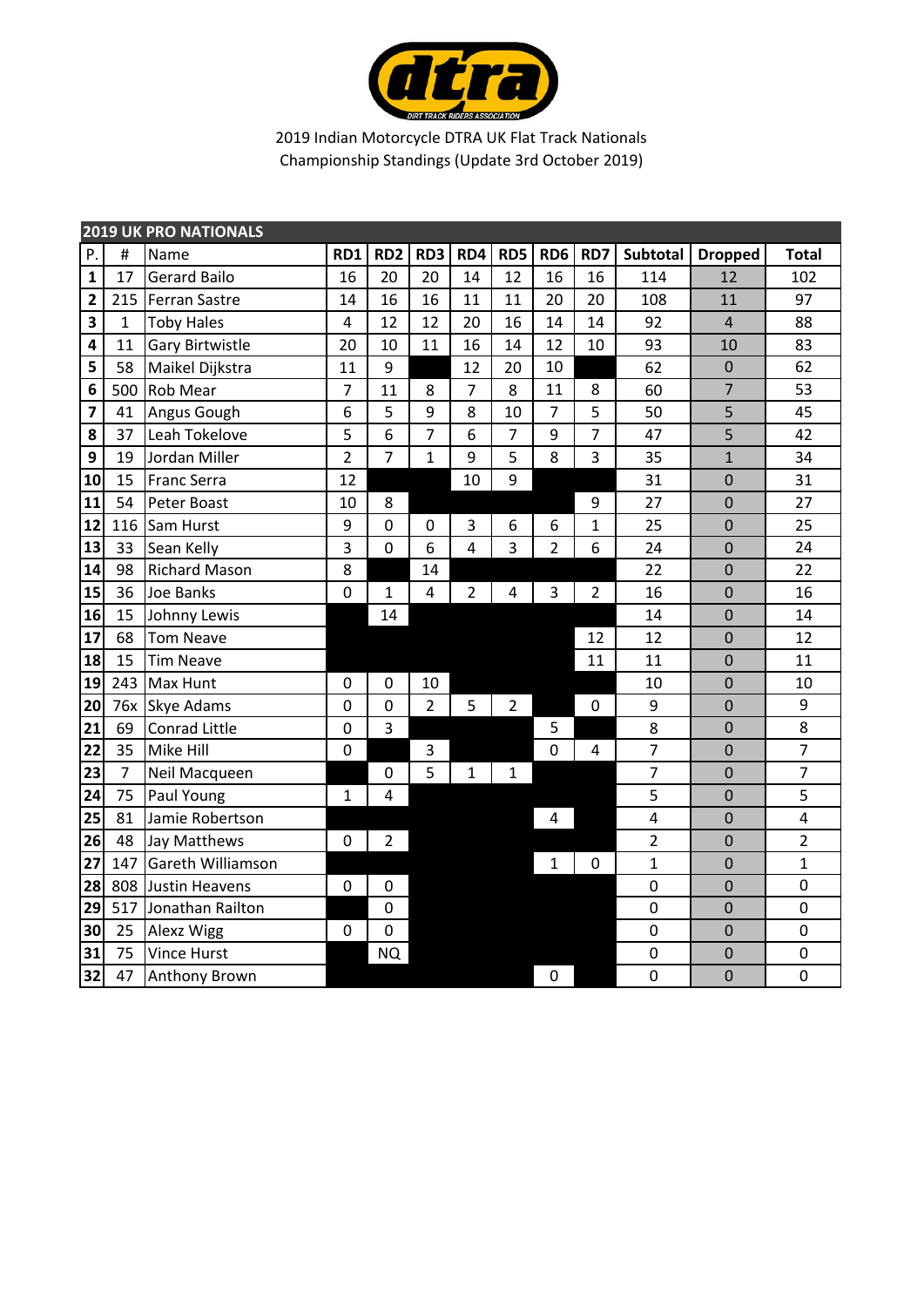

|              | <b>2019 UK NATIONALS - INTERMEDIATE CLASS</b> |                         |                         |                 |     |                  |             |                  |                |                |                  |                |
|--------------|-----------------------------------------------|-------------------------|-------------------------|-----------------|-----|------------------|-------------|------------------|----------------|----------------|------------------|----------------|
| P.           | $\#$                                          | Name                    | RD1                     | RD <sub>2</sub> | RD3 | RD4              | RD5         | RD <sub>6</sub>  | RD7            | Subtotal       | <b>Dropped</b>   | <b>Total</b>   |
| $\mathbf 1$  | 139                                           | Simon Parkin            | 20                      | 20              |     | 8                | 14          | 14               | 6              | 82             | 6                | 76             |
| $\mathbf{2}$ | 69                                            | Conrad Little           | 14                      | 5               |     | 14               | 20          | 16               |                | 69             | $\mathbf 0$      | 69             |
| 3            | 147                                           | Gareth Williamson       |                         | 3               |     | 20               | 10          | 10               | 16             | 59             | $\mathbf 0$      | 59             |
| 4            | 81                                            | Jamie Robertson         |                         |                 |     | 5                | 16          | 20               | 14             | 55             | $\mathbf 0$      | 55             |
| 5            | 134                                           | Chris Jenner            | 16                      |                 |     | 7                | 6           | 12               | 12             | 53             | $\mathbf 0$      | 53             |
| 6            | 48                                            | Jay Matthews            | 12                      | 16              |     | 12               | 12          |                  |                | 52             | $\mathbf 0$      | 52             |
| 7            | 155                                           | George Sturgess         | 7                       | 10              |     | 10               | 5           | 11               | $\overline{2}$ | 45             | $\overline{2}$   | 43             |
| 8            | 226                                           | Danny Lonsdale          | 10                      | 4               |     | 16               | 8           | $\boldsymbol{0}$ |                | 38             | $\mathbf 0$      | 38             |
| 9            | 217                                           | <b>Steven Gurnhill</b>  | $\overline{2}$          | $\mathbf 1$     |     | $\boldsymbol{0}$ | $\pmb{0}$   | 6                | 20             | 29             | $\mathbf 0$      | 29             |
| 10           | 128                                           | <b>Steve Wilkinson</b>  |                         |                 |     | 11               | 11          | 5                |                | 27             | $\mathbf 0$      | 27             |
| 11           | 99                                            | Stephen Campbell        | 11                      | NQ              |     | 9                | 2           | 4                | 0              | 26             | $\mathbf 0$      | 26             |
| 12           | 919                                           | <b>Trevor Heath</b>     |                         |                 |     | 3                | 3           | 9                | 11             | 26             | $\mathbf 0$      | 26             |
| 13           | 76                                            | <b>Brad Hardman</b>     | 5                       | 11              |     | 6                |             | 3                |                | 25             | $\mathbf 0$      | 25             |
| 14           | 13                                            | Gary Inman              | 8                       |                 |     | $\mathbf 0$      | $\pmb{0}$   | 8                | 9              | 25             | $\mathbf 0$      | 25             |
| 15           | 142                                           | lan Cherry              |                         | 14              |     | $\pmb{0}$        |             |                  | 3              | 17             | $\mathbf 0$      | 17             |
| 16           | 152                                           | Lee Kirkpatrick         | 9                       | 6               |     |                  |             |                  |                | 15             | $\mathbf 0$      | 15             |
| 17           | 131                                           | <b>Gareth Howes</b>     | <b>NQ</b>               | 8               |     | $\mathbf 0$      | 0           | 7                |                | 15             | $\mathbf 0$      | 15             |
| 18           | 76                                            | <b>Terry Pyewell</b>    | 3                       | NQ              |     | $\mathbf 0$      | 7           |                  | 5              | 15             | $\mathbf 0$      | 15             |
| 19           | 216                                           | Lee Sadler              | $\overline{\mathbf{4}}$ |                 |     | $\mathbf 0$      | 9           |                  |                | 13             | $\mathbf 0$      | 13             |
| 20           | 18                                            | Jon Bell                |                         | 12              |     |                  |             |                  |                | 12             | $\mathbf 0$      | 12             |
| 21           | 111                                           | <b>Westley Agius</b>    | 6                       | $\overline{2}$  |     |                  | 0           |                  | 4              | 12             | $\mathbf 0$      | 12             |
| 22           | 126                                           | Andrew Horner-Glister   | <b>NQ</b>               | 9               |     |                  |             | $\overline{2}$   |                | 11             | $\mathbf 0$      | 11             |
| 23           | 137                                           | <b>Tom Moore</b>        | <b>NQ</b>               | <b>NQ</b>       |     | 1                | $\mathbf 1$ | $\mathbf{1}$     | 7              | 10             | $\mathbf 0$      | 10             |
| 24           | 302                                           | Chris Koch              | <b>NQ</b>               | NQ              |     |                  |             |                  | 10             | 10             | $\mathbf 0$      | 10             |
| 25           | 181                                           | Mikey Goodfellow        |                         | <b>NQ</b>       |     |                  |             |                  | 8              | 8              | $\mathbf 0$      | 8              |
| 26           | 9                                             | Ross Sharp              | <b>NQ</b>               | 7               |     |                  | $\mathbf 0$ |                  |                | 7              | $\mathbf 0$      | $\overline{7}$ |
| 27           | 66                                            | James O'Hara            | <b>NQ</b>               | NQ              |     | 4                | $\mathbf 0$ |                  | $\mathbf 0$    | 4              | $\mathbf 0$      | 4              |
| 28           | 474                                           | <b>Jack Noble</b>       |                         |                 |     | $\mathbf 0$      | 4           |                  |                | 4              | $\mathbf 0$      | 4              |
| 29           | 141                                           | <b>Richard Gardiner</b> | <b>NQ</b>               | <b>NQ</b>       |     | $\overline{2}$   | 0           | 0                |                | $\overline{2}$ | $\mathbf 0$      | $\overline{2}$ |
| 30           | 14                                            | Max Inman*              | 1                       |                 |     | $\pmb{0}$        | 0           |                  |                | 1              | $\boldsymbol{0}$ | 1              |
| 31           | 143                                           | James Smith             |                         | <b>NQ</b>       |     |                  |             | 0                | $\mathbf{1}$   | $\mathbf{1}$   | $\mathbf 0$      | $\mathbf{1}$   |
| 32           | 6                                             | Luke Fox                | <b>NQ</b>               | NQ              |     |                  |             |                  |                | 0              | $\pmb{0}$        | 0              |
| 33           | 28                                            | Dan Ridge               | <b>NQ</b>               | NQ              |     | $\pmb{0}$        |             |                  |                | 0              | $\mathbf 0$      | $\pmb{0}$      |
| 34           | 158                                           | <b>Richard Thrower</b>  | <b>NQ</b>               | NQ              |     |                  |             |                  |                | $\pmb{0}$      | $\mathbf 0$      | $\pmb{0}$      |
| 35           | 81                                            | Joe Drewery             | <b>NQ</b>               | NQ              |     |                  |             |                  |                | 0              | $\mathbf 0$      | 0              |
| 36           | 272                                           | Alessandro Rossi        | NQ.                     |                 |     |                  |             |                  |                | $\pmb{0}$      | $\mathbf 0$      | $\mathbf 0$    |
| 37           | 68                                            | Caylee Hankins          | NQ.                     |                 |     |                  |             |                  |                | 0              | $\mathbf 0$      | 0              |
| 38           | 80                                            | Mike Fisher             | <b>NQ</b>               |                 |     |                  |             |                  | $\pmb{0}$      | 0              | $\mathbf 0$      | 0              |
| 39           | 30                                            | Marco Donati            | <b>NQ</b>               |                 |     |                  |             |                  |                | $\pmb{0}$      | $\mathbf 0$      | 0              |
| 40           | 157                                           | Jez Scott               |                         | NQ              |     |                  |             | 0                |                | $\pmb{0}$      | $\mathbf 0$      | $\pmb{0}$      |
| 41           | 334                                           | Aaron Tuttlebee         |                         | <b>NQ</b>       |     |                  |             |                  |                | $\pmb{0}$      | $\mathbf 0$      | 0              |
| 42           | 128                                           | <b>Felix Hearn</b>      |                         |                 |     |                  |             |                  | $\pmb{0}$      | $\pmb{0}$      | $\mathbf 0$      | 0              |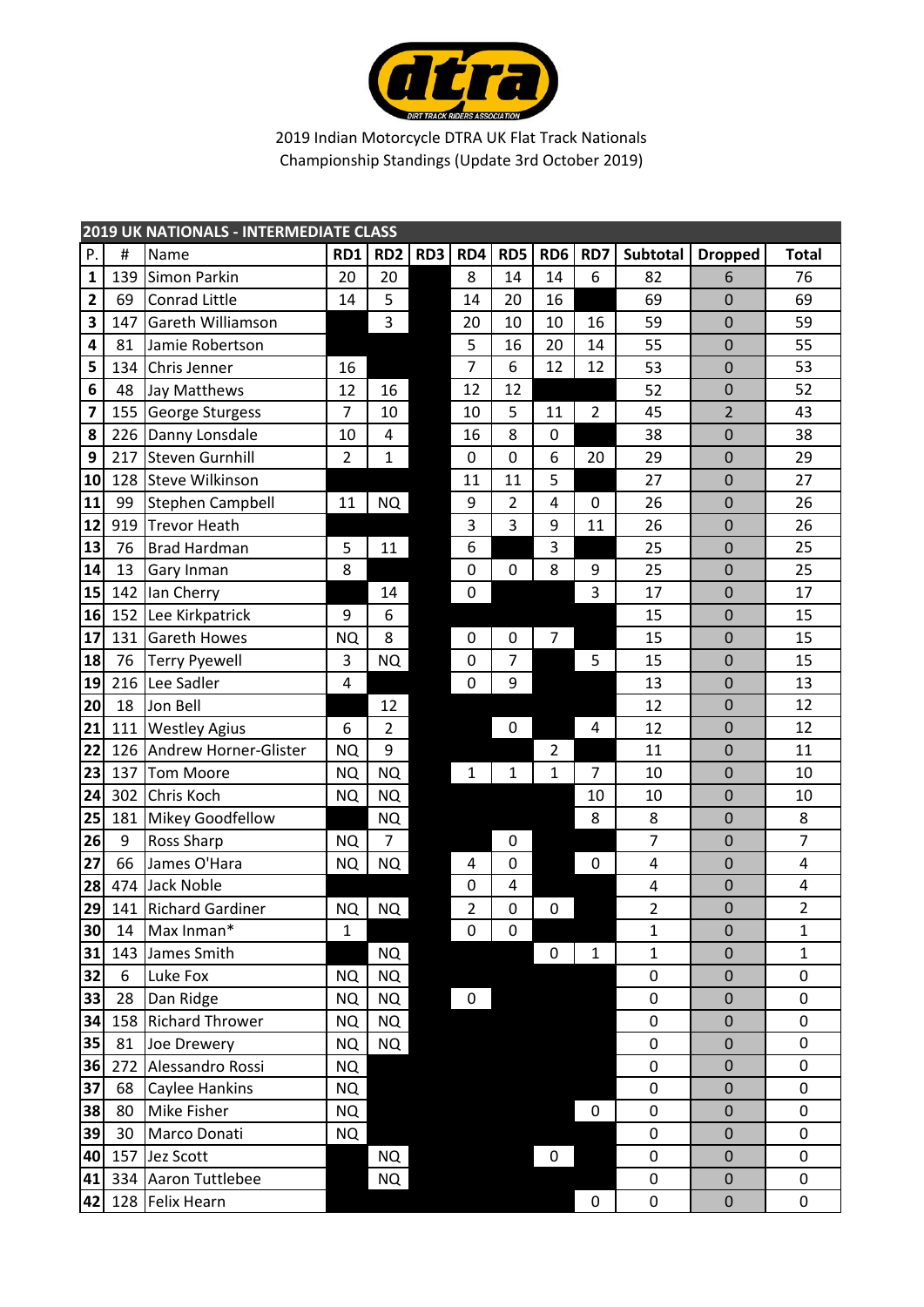

| <b>43</b> | Chris Decombard      | ۰.        |  |  |
|-----------|----------------------|-----------|--|--|
| 44        | 209 Lucia Aucott     | <b>NQ</b> |  |  |
| 45        | Simon Gray           | <b>NQ</b> |  |  |
| 46        | <b>Hubert Bastie</b> | <b>NQ</b> |  |  |

*Moved to Rookie*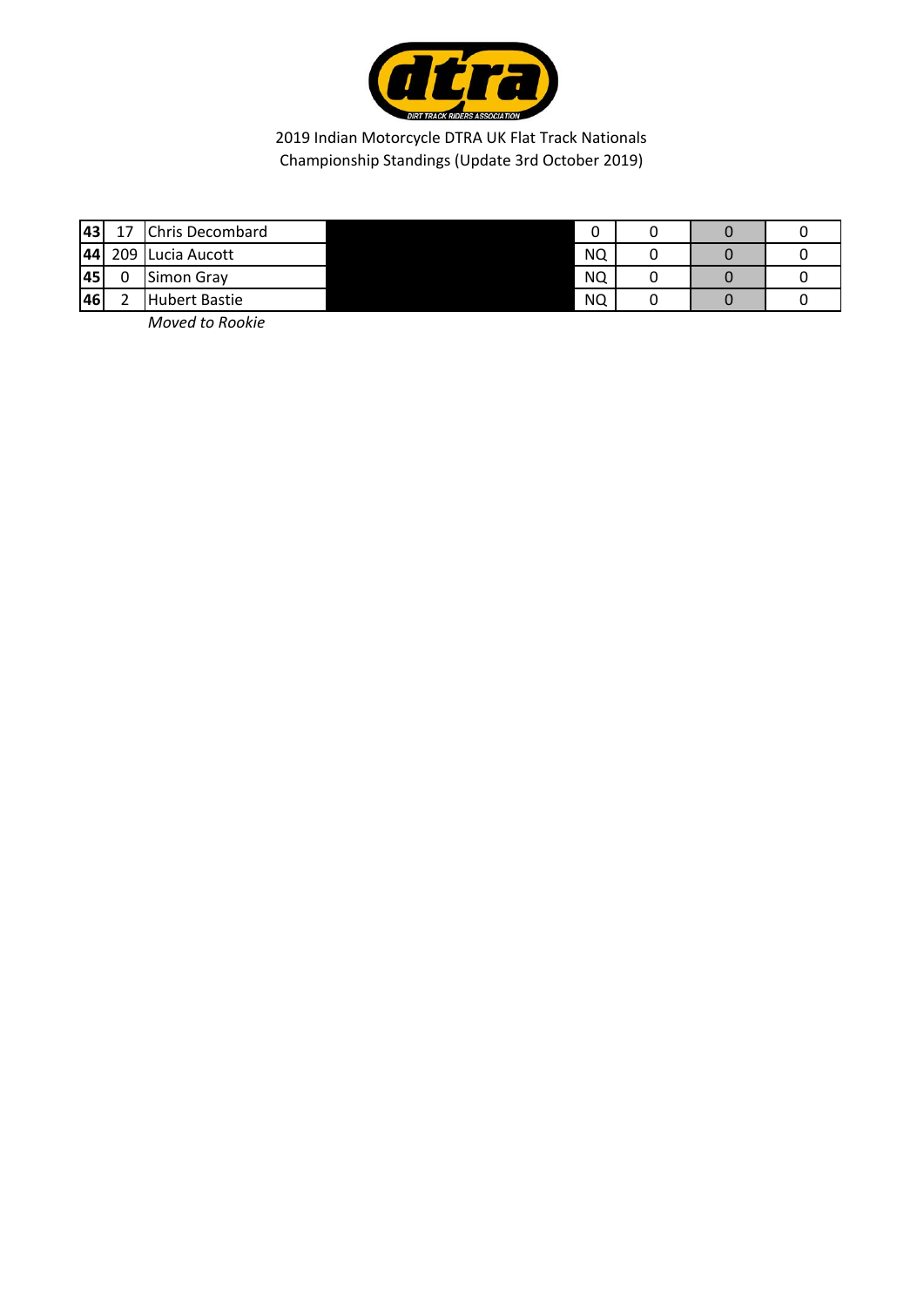

|                         | <b>2019 UK NATIONALS - ROOKIE CLASS</b> |                           |                |                 |                  |              |                |                 |                  |                |                  |                |
|-------------------------|-----------------------------------------|---------------------------|----------------|-----------------|------------------|--------------|----------------|-----------------|------------------|----------------|------------------|----------------|
| Ρ.                      | #                                       | Name                      | RD1            | RD <sub>2</sub> | RD3              | RD4          | RD5            | RD <sub>6</sub> | RD7              | Subtotal       | <b>Dropped</b>   | <b>Total</b>   |
| $\mathbf{1}$            | 23                                      | Franck Casoli             | 12             | 16              | 20               | 20           | 20             |                 | 10               | 98             | $\mathbf 0$      | 98             |
| $\overline{\mathbf{2}}$ | 105                                     | Sam Neville               | $\overline{7}$ | 11              | 10               | 16           | 16             | 20              | 20               | 100            | $\overline{7}$   | 93             |
| 3                       | 666                                     | <b>Tim Newbrook</b>       |                | $\overline{7}$  | 16               | 9            | 12             | 16              | 12               | 72             | $\mathbf 0$      | 72             |
| 4                       | 57                                      | <b>Daniel Norton</b>      | 11             | 12              | 12               | 11           | 9              | 11              | 14               | 80             | 9                | 71             |
| 5                       | 299                                     | <b>Barry Stevenson</b>    | 9              | 10              | 5                | 7            | 8              | 12              | 16               | 67             | 5                | 62             |
| 6                       | 56                                      | Olivier Kartoyan          | 3              | 14              | 14               | 12           | 10             |                 | 9                | 62             | $\mathbf 0$      | 62             |
| $\overline{\mathbf{z}}$ | 71                                      | <b>Fabio Gomes</b>        | 14             | 8               | 9                | 14           | 14             |                 |                  | 59             | $\overline{0}$   | 59             |
| 8                       | 169                                     | <b>Chris Cooper</b>       | $\pmb{0}$      | 6               | 8                | 8            | 6              | 8               | 6                | 42             | $\mathbf 0$      | 42             |
| 10                      | 127                                     | Dave Lambert              | 6              | 20              | 6                |              |                | 9               |                  | 41             | $\mathbf 0$      | 41             |
| 9                       | 135                                     | Pete Marshall             | 5              |                 |                  | 10           | 11             | 10              | $\mathbf{1}$     | 37             | $\mathbf 0$      | 37             |
| 11                      | 14                                      | Max Inman**               |                |                 |                  |              |                | 14              | 8                | 22             | $\mathbf 0$      | 22             |
| 12                      | 197                                     | Wag Scott                 | 0              | 3               | $\overline{2}$   | 4            | $\overline{2}$ | 7               | $\overline{2}$   | 20             | $\overline{0}$   | 20             |
| 13                      | 143                                     | James Smith               | 20             |                 |                  |              |                |                 |                  | 20             | $\mathbf 0$      | 20             |
| 14                      | 333                                     | <b>Kane Dalton</b>        | 1              | 5               | 7                | 3            | 3              |                 |                  | 19             | $\mathbf 0$      | 19             |
| 15                      | 167                                     | Liam Worton               | 16             |                 |                  |              |                |                 |                  | 16             | $\mathbf 0$      | 16             |
| 17                      | 439                                     | <b>Terrence Tony Cope</b> | 4              | $\mathbf 0$     | 11               |              |                |                 |                  | 15             | $\mathbf 0$      | 15             |
| 16                      | 234                                     | <b>Matt Smith</b>         | 10             | 4               |                  |              |                |                 |                  | 14             | $\mathbf 0$      | 14             |
| 18                      | 172                                     | <b>Jack Pitt</b>          |                | $\overline{2}$  |                  | 5            | 5              |                 |                  | 12             | $\mathbf 0$      | 12             |
| 19                      | 29                                      | <b>Mark Tegerdine</b>     |                |                 |                  |              |                |                 | 11               | 11             | $\overline{0}$   | 11             |
| 20                      | 163                                     | <b>Ieuan Hughes</b>       | 0              | 9               |                  |              |                |                 |                  | 9              | $\mathbf 0$      | 9              |
| 21                      | 252                                     | Howard Warman             | 8              |                 |                  |              |                |                 |                  | 8              | $\mathbf 0$      | 8              |
| 22                      | 92                                      | Benjamin Anglesio         |                |                 |                  |              |                |                 | $\overline{7}$   | $\overline{7}$ | $\mathbf 0$      | $\overline{7}$ |
| 26                      | 86                                      | Nicolas Prado             | 0              |                 | 4                | 2            | 1              |                 | 0                | $\overline{7}$ | $\mathbf 0$      | $\overline{7}$ |
| 25                      | 78                                      | James Jordan              |                |                 |                  |              | 7              |                 |                  | 7              | $\mathbf 0$      | $\overline{7}$ |
| 24                      | 63                                      | Peter Koren               | $\overline{2}$ | $\mathbf 0$     | $\mathbf 0$      |              |                |                 | 4                | 6              | $\mathbf 0$      | 6              |
| 23                      | 94                                      | Norm Joss                 | 0              | $\mathbf 0$     | $\mathbf{1}$     |              | 0              | 5               | $\pmb{0}$        | 6              | $\overline{0}$   | 6              |
| 28                      | $\overline{7}$                          | James Moor                |                |                 |                  |              |                | 6               |                  | 6              | $\mathbf 0$      | 6              |
| 27                      | 207                                     | <b>Stuart Cope</b>        |                | 0               | 3                |              |                | 3               |                  | 6              | $\pmb{0}$        | 6              |
| 30                      | 21                                      | <b>Nick Linnell</b>       |                | $\mathbf 0$     | $\mathbf 0$      | 6            |                |                 |                  | 6              | $\overline{0}$   | 6              |
| 29                      | 25                                      | Jonathan James            |                |                 |                  |              |                |                 | 5                | 5              | $\boldsymbol{0}$ | 5              |
| 31                      |                                         | 291 Sam Lambert           | 0              | 0               |                  |              |                | 4               |                  | 4              | 0                | 4              |
| 32                      | 39                                      | <b>Rick Bearcroft</b>     |                |                 |                  |              | 4              |                 |                  | 4              | 0                | 4              |
| 34                      | 599                                     | Andreas Steinhofer        |                |                 |                  |              |                |                 | 3                | 3              | $\mathbf 0$      | 3              |
| 35                      | 35                                      | Mia Norman                |                |                 |                  |              |                | $\overline{2}$  |                  | $\overline{2}$ | $\mathbf 0$      | $\overline{2}$ |
| 36                      | 777                                     | Jonas Hendrix             | 0              |                 |                  | $\mathbf{1}$ | $\pmb{0}$      |                 | $\pmb{0}$        | $\mathbf{1}$   | $\mathbf 0$      | $\mathbf{1}$   |
| 37                      | 15                                      | Gareth Ashman             |                | 1               |                  |              |                |                 |                  | $\mathbf{1}$   | $\mathbf 0$      | $\mathbf{1}$   |
| 38                      | 133                                     | <b>Ryan Battle</b>        |                |                 | 0                |              |                |                 | 0                | 0              | $\mathbf 0$      | 0              |
| 39                      | 74                                      | Lee Milton                |                |                 |                  |              |                |                 | 0                | $\pmb{0}$      | 0                | 0              |
| 40                      |                                         | 240 Rob Casson            |                |                 |                  |              |                |                 | $\pmb{0}$        | 0              | $\mathbf 0$      | 0              |
| 41                      |                                         | 175 Andy John             |                |                 |                  |              |                |                 | $\boldsymbol{0}$ | 0              | $\mathbf 0$      | $\pmb{0}$      |
| 42                      |                                         | 144 Rupert Farnsworth     | 0              | 0               |                  |              |                |                 |                  | 0              | $\mathbf 0$      | $\pmb{0}$      |
| 43                      |                                         | 202 Tony Cummings         | 0              |                 | $\boldsymbol{0}$ |              |                |                 |                  | 0              | $\mathbf 0$      | 0              |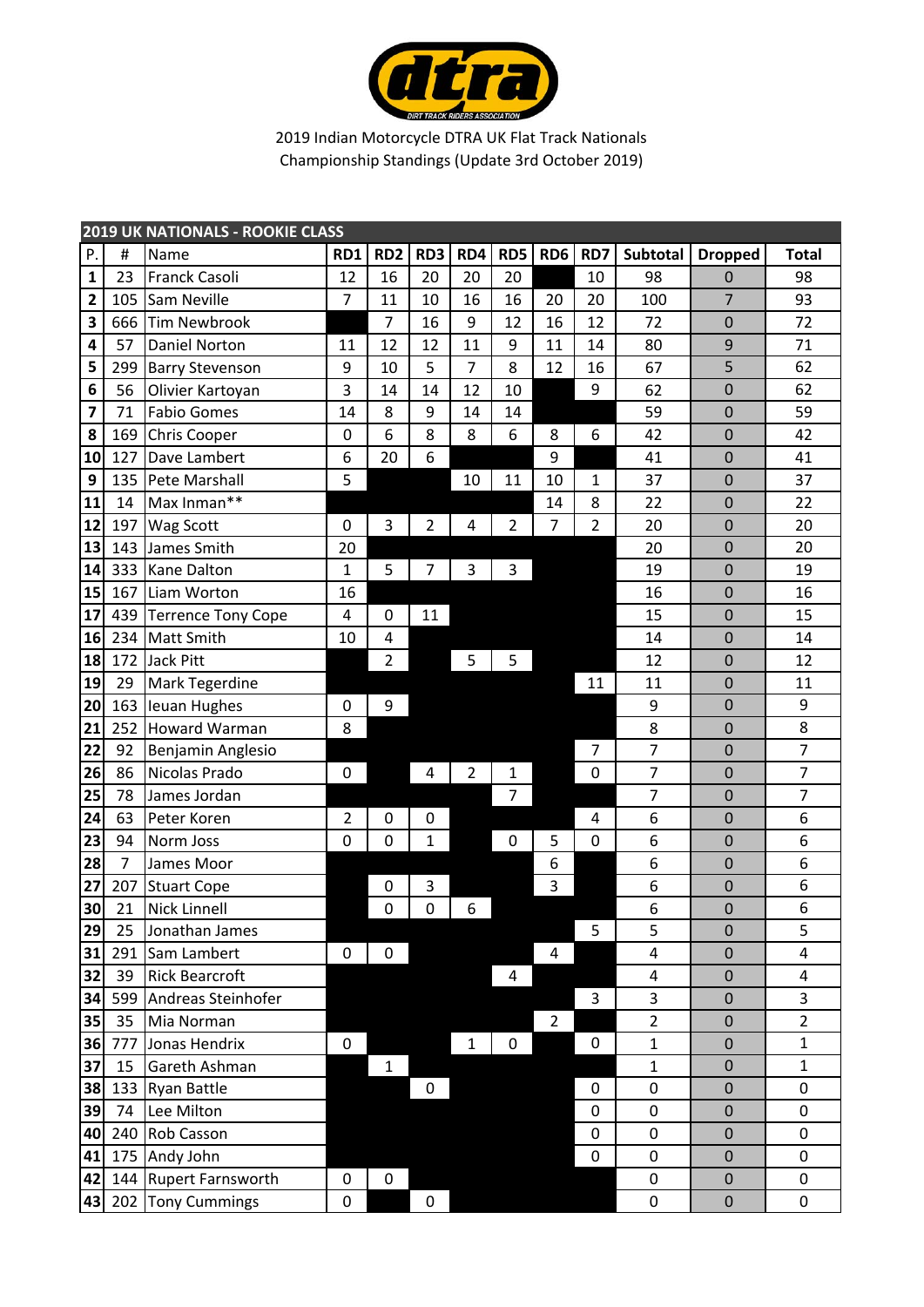

| 44        | 61  | Luke Kempton          | 0 |   |          |   |          | $\Omega$ | 0           | O |
|-----------|-----|-----------------------|---|---|----------|---|----------|----------|-------------|---|
| 45        | 100 | Matthew Weightman     | 0 |   | 0        |   |          | 0        | 0           |   |
| 46        |     | 114 Simeon Anderson   | 0 |   |          |   |          | 0        | 0           |   |
| 47        |     | 118 Steve Cain        | 0 |   |          |   |          | $\Omega$ | 0           | O |
| 48        |     | 210 Tony Hutchison    | 0 |   |          |   |          | 0        | $\Omega$    | O |
| 49        |     | 233 Carl Squirrell    | 0 |   |          |   |          | 0        | $\mathbf 0$ | ი |
| <b>50</b> |     | 182 Robert Ungar      | 0 | 0 | 0        | 0 | 0        | 0        | $\Omega$    | O |
| 51        |     | 166 Giovanni Beliossi | 0 |   |          | 0 | 0        | 0        | $\mathbf 0$ | 0 |
| 52        | 110 | Joe Stanton           | 0 |   |          |   |          | 0        | 0           |   |
| 53        | 191 | David Irons           | 0 | 0 |          |   | $\Omega$ | $\Omega$ | $\Omega$    |   |
| 54        | 84  | <b>Bryan Lambert</b>  | 0 | 0 | $\Omega$ |   | 0        | $\Omega$ | $\Omega$    | O |
| 55        | 404 | <b>Ben Eddings</b>    |   |   | 0        | 0 | 0        | 0        | $\Omega$    | O |
| 56        | 212 | Dan Green             |   | 0 |          |   |          | $\Omega$ | 0           |   |

*\*RD6 Joe Courtney Ineligible for Championship points due to sole supplier tyre regulations \*\*Moved from Restricted class*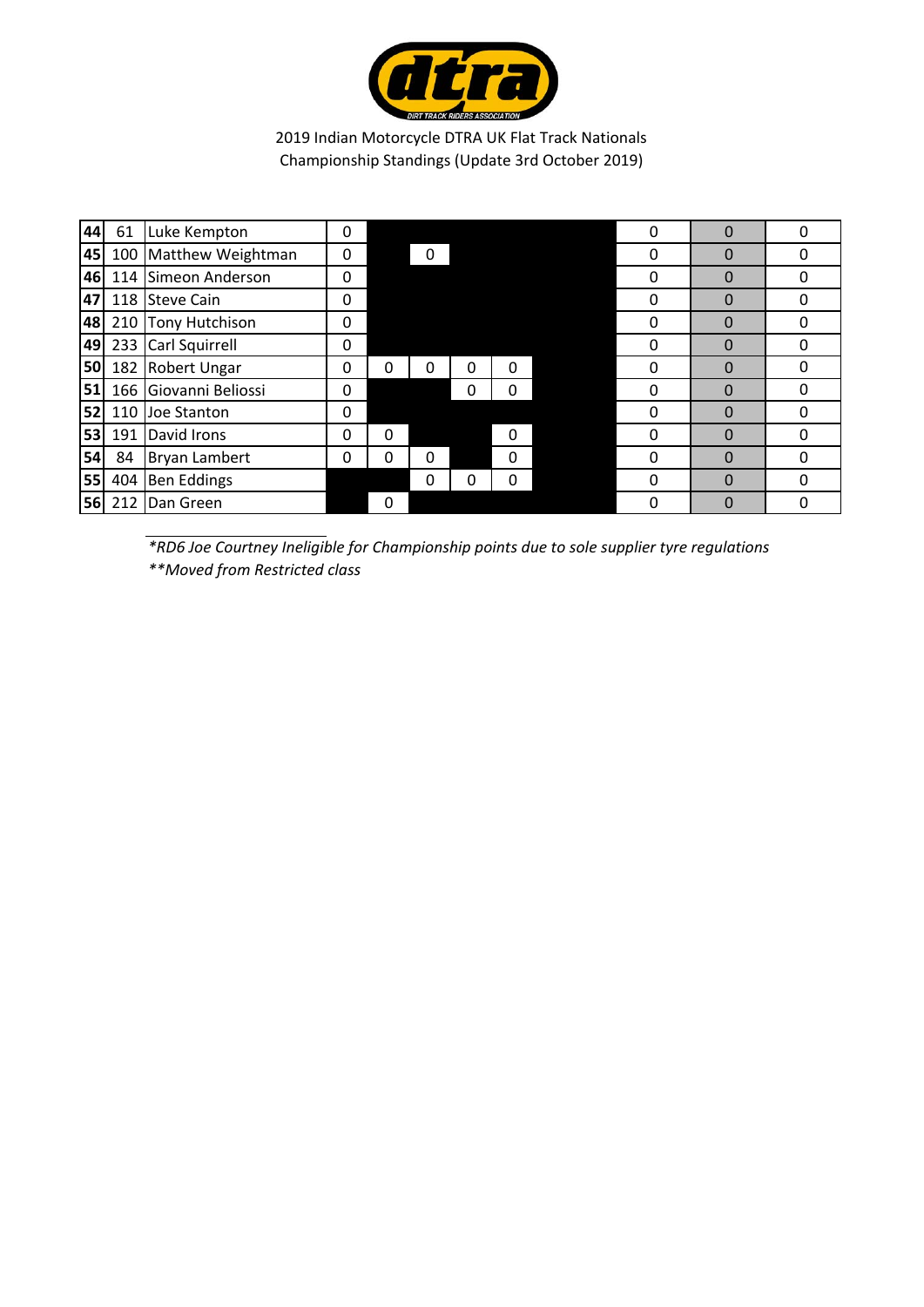

|              | <b>2019 "SPORTAX" THUNDERBIKE CHAMPIONSHIP</b> |                        |                |                 |                 |                         |                |                         |                |                 |                  |                |  |
|--------------|------------------------------------------------|------------------------|----------------|-----------------|-----------------|-------------------------|----------------|-------------------------|----------------|-----------------|------------------|----------------|--|
| P.           | #                                              | Name                   | RD1            | RD <sub>2</sub> | RD <sub>3</sub> | RD4                     | RD5            | RD <sub>6</sub>         | RD7            | <b>Subtotal</b> | <b>Dropped</b>   | <b>Total</b>   |  |
| $\mathbf{1}$ | 42                                             | <b>Tom Clemans</b>     | 20             |                 | 20              | 12                      | 14             | 16                      | 12             | 94              | $\mathbf 0$      | 94             |  |
| 2            | 28                                             | Dan Ridge              | 16             | 10              | 10              | 20                      | 16             | 14                      |                | 86              | $\overline{0}$   | 86             |  |
| 3            | 18                                             | Jon Bell               | 14             | 20              | 14              | 5                       |                | $\overline{7}$          | 20             | 80              | $\mathbf 0$      | 80             |  |
| 4            | 134                                            | Chris Jenner           | 4              |                 | 12              | 14                      | 10             | 10                      | 11             | 61              | $\mathbf 0$      | 61             |  |
| 5            | 13                                             | Gary Inman             | 8              | 14              | 6               | $\overline{\mathbf{4}}$ | 9              | 9                       | 14             | 64              | $\overline{4}$   | 60             |  |
| 6            | 170                                            | <b>Chris Hatton</b>    | 9              |                 | 16              | 16                      |                | 12                      |                | 53              | $\mathbf 0$      | 53             |  |
| 7            | 111                                            | <b>Westley Agius</b>   | 11             | 16              | $\mathbf 0$     |                         | 12             |                         | 5              | 44              | $\overline{0}$   | 44             |  |
| 8            | 71                                             | <b>Scott Faulkner</b>  | 10             | 11              |                 |                         | 11             | 11                      |                | 43              | $\mathbf 0$      | 43             |  |
| 9            | 58                                             | Maikel Dijkstra        |                | 3               |                 | $\mathbf 0$             | 20             | 20                      |                | 43              | $\mathbf 0$      | 43             |  |
| 10           | 299                                            | <b>Barry Stevenson</b> | 0              | 5               | 9               | 8                       | 4              | $\overline{\mathbf{4}}$ | 8              | 38              | $\mathbf 0$      | 38             |  |
| 11           | 66                                             | James O'Hara           | $\overline{2}$ | 4               | 5               | 10                      | 7              | 8                       | 4              | 40              | $\overline{2}$   | 38             |  |
| 12           | 17                                             | Jérémy Decombard       | $\overline{7}$ | 12              | 3               | 9                       | 6              |                         | 1              | 38              | $\overline{0}$   | 38             |  |
| 13           | 77                                             | <b>Steve Newsham</b>   | 12             |                 |                 |                         |                |                         | 16             | 28              | $\mathbf 0$      | 28             |  |
| 14           | 3                                              | Paul Sheldon           | $\mathbf{1}$   | 6               | 7               |                         |                |                         | 9              | 23              | $\overline{0}$   | 23             |  |
| 15           | 131                                            | Gareth Howes           |                |                 |                 | 11                      | 8              | 3                       |                | 22              | $\mathbf 0$      | 22             |  |
| 16           | 143                                            | James Smith            | 5              | $\overline{7}$  | $\overline{2}$  |                         |                | 6                       | $\mathbf 0$    | 20              | $\mathbf 0$      | 20             |  |
| 17           | 112                                            | Lee Sadler             | 0              |                 | 11              | 3                       | 5              |                         |                | 19              | $\mathbf 0$      | 19             |  |
| 18           | 52                                             | <b>Ross Herrod</b>     |                | 9               |                 |                         |                |                         | 7              | 16              | $\mathbf 0$      | 16             |  |
| 19           | 333                                            | <b>Kane Dalton</b>     |                | $\mathbf 0$     | 8               | $\mathbf{1}$            | $\overline{2}$ |                         |                | 11              | $\mathbf 0$      | 11             |  |
| 20           | 32                                             | Andrew Murphy          | 0              | $\overline{2}$  | 4               |                         |                | 5                       |                | 11              | $\mathbf 0$      | 11             |  |
| 21           | 35                                             | Mike Hill              |                |                 |                 |                         |                |                         | 10             | 10              | $\overline{0}$   | 10             |  |
| 22           | 9                                              | Ross Sharp             |                | 8               |                 |                         | 1              |                         |                | 9               | $\mathbf 0$      | 9              |  |
| 23           | 40                                             | <b>Kye Forte</b>       | 6              |                 |                 |                         | 3              |                         |                | 9               | $\mathbf 0$      | 9              |  |
| 24           | 21                                             | <b>Nick Linnell</b>    |                |                 | $\mathbf 0$     | 7                       |                | 1                       |                | 8               | $\mathbf 0$      | 8              |  |
| 25           | 25                                             | Jonathan James         |                |                 |                 |                         |                |                         | 6              | 6               | 0                | 6              |  |
| 26           | 777                                            | Jonas Hendrix          |                |                 |                 | 6                       | 0              |                         | $\mathbf 0$    | 6               | $\overline{0}$   | 6              |  |
| 27           | 152                                            | Lee Kirkpatrick        |                |                 |                 |                         |                |                         | 3              | $\mathsf 3$     | $\mathbf 0$      | 3              |  |
| 28           | 158                                            | <b>Richard Thrower</b> | 3              |                 |                 |                         |                |                         |                | 3               | $\mathbf 0$      | 3              |  |
| 29           |                                                | 666 Tim Newbrook       |                | 0               | $\mathbf 1$     |                         |                | 2                       |                | 3               | $\mathbf 0$      | 3              |  |
| 30           | 67                                             | Dimitri Coste          |                |                 |                 |                         |                |                         | $\overline{2}$ | $\overline{2}$  | $\mathbf 0$      | $\overline{2}$ |  |
| 31           | 79                                             | Guto Llewelyn          |                |                 |                 | $\overline{2}$          |                |                         |                | $\overline{2}$  | 0                | $\overline{2}$ |  |
| 32           | 68                                             | Caylee Hankins         | 0              | 1               |                 |                         |                |                         |                | $\mathbf{1}$    | $\pmb{0}$        | $\mathbf{1}$   |  |
| 33           | 277                                            | Simon Walsh            | $\mathsf 0$    |                 |                 |                         |                |                         | $\mathbf 0$    | $\pmb{0}$       | $\mathbf 0$      | 0              |  |
| 34           |                                                | 175 Jason Cursley      |                |                 |                 |                         |                |                         | $\pmb{0}$      | $\pmb{0}$       | $\boldsymbol{0}$ | 0              |  |
| 35           | 100                                            | Matthew Weightman      | $\pmb{0}$      |                 | $\mathbf 0$     |                         |                |                         |                | $\pmb{0}$       | $\pmb{0}$        | $\pmb{0}$      |  |
| 36           | 191                                            | David Irons            | $\pmb{0}$      |                 |                 |                         |                |                         |                | $\pmb{0}$       | $\pmb{0}$        | $\mathbf 0$    |  |
| 37           | 78                                             | James Jordan           |                | $\pmb{0}$       |                 |                         |                |                         |                | $\pmb{0}$       | $\mathbf 0$      | 0              |  |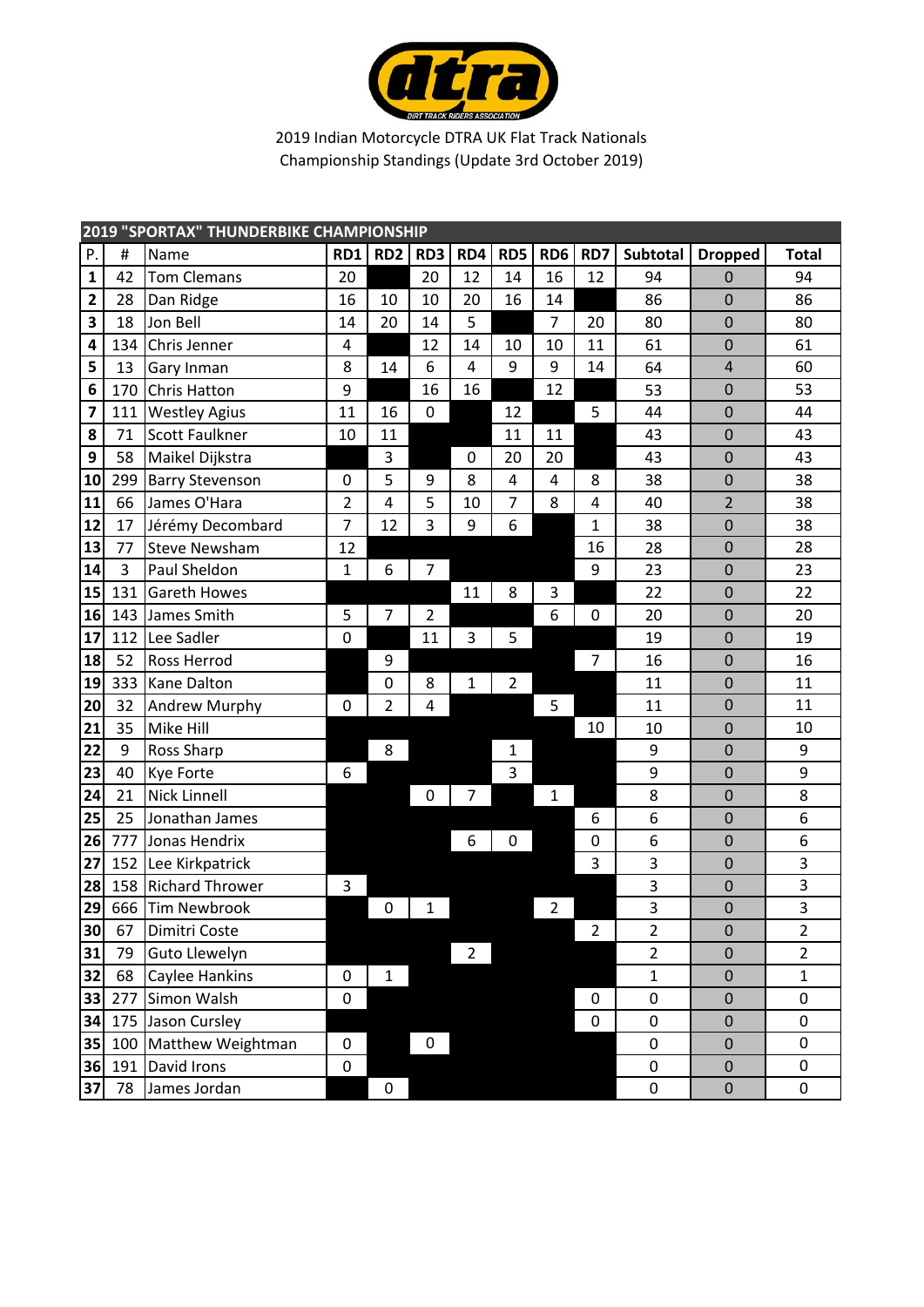

|              |     | <b>2019 VINTAGE CHAMPIONSHIP (2-STROKE CLASS)</b> |     |    |                 |     |     |                 |     |                 |                |              |
|--------------|-----|---------------------------------------------------|-----|----|-----------------|-----|-----|-----------------|-----|-----------------|----------------|--------------|
| Ρ.           | #   | Name                                              | RD1 |    | <b>RD2 RD3*</b> | RD4 | RD5 | RD <sub>6</sub> | RD7 | <b>Subtotal</b> | <b>Dropped</b> | <b>Total</b> |
| $\mathbf{1}$ | 33  | Sean Kelly                                        | 14  | 20 |                 | 20  | 20  | 20              | 20  | 114             | 14             | 100          |
| 2            | 80  | Mike Fisher                                       | 16  | 16 |                 | 14  | 14  |                 | 11  | 71              | $\Omega$       | 71           |
| 3            | 209 | Lucia Aucott                                      | 12  | 12 |                 |     |     | 14              | 14  | 52              | $\Omega$       | 52           |
| 4            | 130 | Ross Jackson                                      | 20  |    |                 | 16  | 16  |                 |     | 52              | $\Omega$       | 52           |
| 5            | 124 | Darren Legg                                       | 9   |    |                 | 12  | 11  | 12              |     | 44              | $\Omega$       | 44           |
| 6            | 2   | Hubert Bastié                                     | 11  | 14 |                 |     |     |                 |     | 25              | $\mathbf{0}$   | 25           |
| 7            | 404 | <b>Ben Eddings</b>                                |     |    |                 | 11  | 12  |                 |     | 23              | $\Omega$       | 23           |
| 8            | 555 | Simon Bird                                        |     |    |                 |     |     |                 | 16  | 16              | $\Omega$       | 16           |
| 9            | 131 | <b>Gareth Howes</b>                               |     |    |                 |     |     | 16              |     | 16              | $\Omega$       | 16           |
| 10           | 59  | <b>Nick Ashley</b>                                |     |    |                 |     |     |                 | 12  | 12              | $\Omega$       | 12           |
| 11           | 25  | Derek Brindley                                    |     |    |                 |     |     |                 | 10  | 10              | $\Omega$       | 10           |
| 12           | 20  | Mike Herman                                       | 10  |    |                 |     |     |                 |     | 10              | $\Omega$       | 10           |
| 13           | 52  | <b>Ross Herrod</b>                                | 0   |    |                 |     |     |                 |     | 0               | $\Omega$       | 0            |

*\*Non‐Championship due to change of fixture date*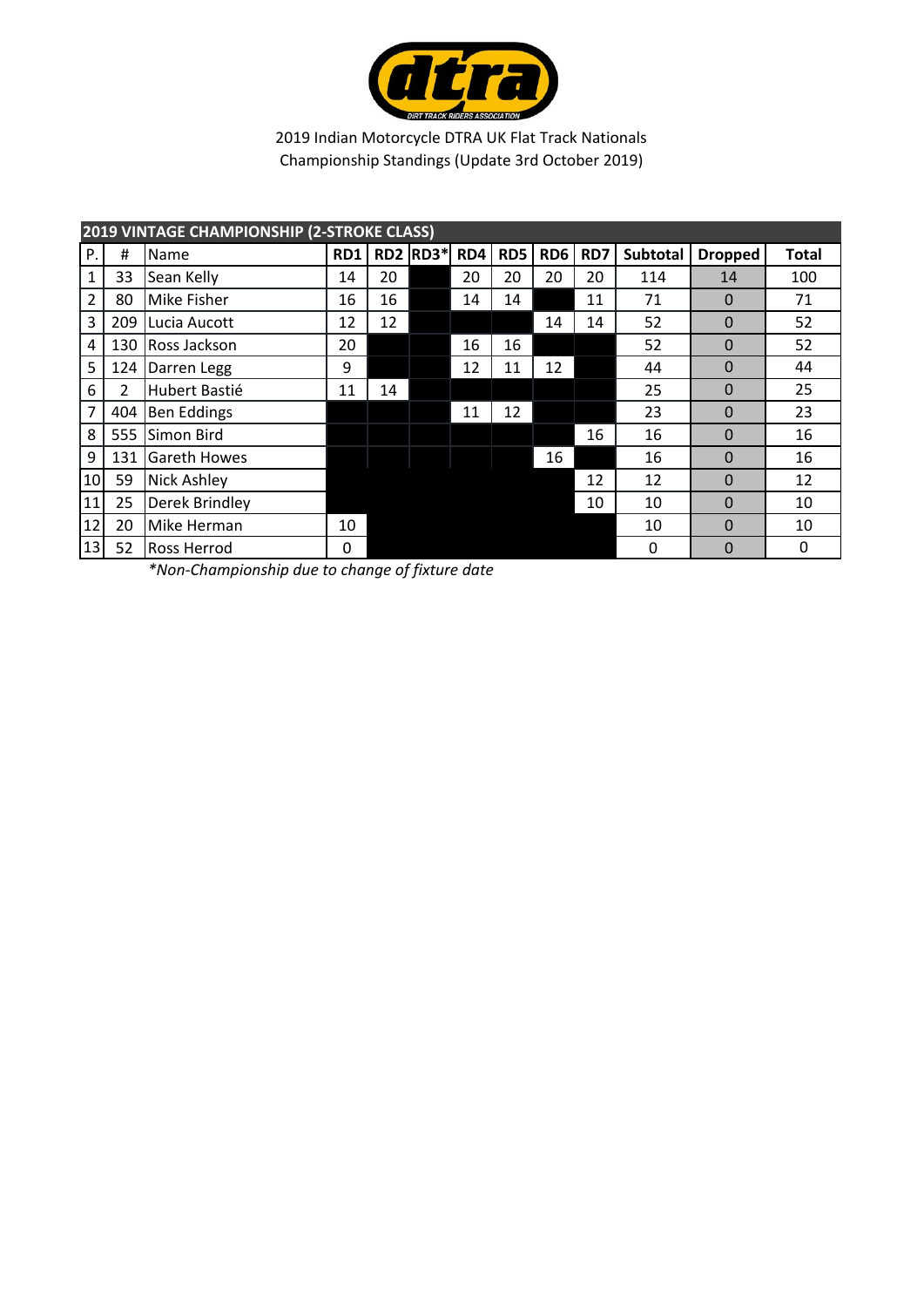

|                |                | 2019 VINTAGE CHAMPIONSHIP (4-STROKE CLASS) |                |                 |      |     |     |                 |                |                 |                |              |
|----------------|----------------|--------------------------------------------|----------------|-----------------|------|-----|-----|-----------------|----------------|-----------------|----------------|--------------|
| P.             | #              | Name                                       | RD1            | RD <sub>2</sub> | RD3* | RD4 | RD5 | RD <sub>6</sub> | RD7            | <b>Subtotal</b> | <b>Dropped</b> | <b>Total</b> |
| $\mathbf{1}$   | 67             | Dimitri Coste                              | 8              | 20              |      | 8   | 16  | 20              | 16             | 88              | 8              | 80           |
| $\overline{c}$ | 72             | John Harrison                              | 10             | 16              |      | 16  | 20  | 11              | 11             | 84              | 10             | 74           |
| 3              | 39             | <b>Rick Bearcroft</b>                      | 12             | 14              |      | 10  | 14  | 12              | 10             | 72              | 10             | 62           |
| 4              | 257            | Carl Swateridge                            | 16             | 6               |      | 14  | 8   | 16              |                | 60              | $\mathbf 0$    | 60           |
| 5              | 101            | Jon Dyer                                   | 14             | 10              |      | 12  | 6   | 14              | 6              | 62              | 6              | 56           |
| 6              | 140            | David J Webb                               | 11             | 12              |      |     |     |                 | 12             | 35              | $\mathbf 0$    | 35           |
| 7              | 64             | Jeremy Skipp                               | 6              | 5               |      | 9   | 12  |                 |                | 32              | $\mathbf 0$    | 32           |
| 8              | 95             | <b>Vince Hurst</b>                         |                | 11              |      |     | 10  | 7               | 0              | 28              | 0              | 28           |
| 9              | 151            | Ed Lonergan                                | 3              | 4               |      |     | 5   | 10              | 5              | 27              | $\mathbf 0$    | 27           |
| 10             | 176            | <b>Mark Rozier</b>                         | 5              | 9               |      |     | 7   |                 | 4              | 25              | $\mathbf 0$    | 25           |
| 11             | 410            | John Jacka                                 |                |                 |      | 11  | 3   |                 | 7              | 21              | $\overline{0}$ | 21           |
| 12             | 47             | <b>Anthony Brown</b>                       |                |                 |      |     |     |                 | 20             | 20              | $\mathbf 0$    | 20           |
| 13             | 61             | Luke Kempton                               | 9              |                 |      |     |     | 9               | $\overline{2}$ | 20              | $\mathbf 0$    | 20           |
| 14             | $\overline{4}$ | Paul Harrison                              | 20             |                 |      |     |     |                 | $\mathbf 0$    | 20              | $\overline{0}$ | 20           |
| 15             | 79             | Guto Llewelyn                              |                |                 |      | 20  |     |                 |                | 20              | $\mathbf 0$    | 20           |
| 16             | 8              | Adam Brinkworth                            |                |                 |      |     | 11  |                 | 8              | 19              | $\overline{0}$ | 19           |
| 17             | 63             | Peter Koren                                | $\overline{7}$ | 8               |      |     |     |                 | 3              | 18              | $\mathbf 0$    | 18           |
| 18             | 175            | Andy John                                  |                |                 |      | 7   | 9   |                 | $\mathbf 0$    | 16              | $\mathbf 0$    | 16           |
| 19             | 94             | Norm Joss                                  | $\mathbf{1}$   | $\overline{2}$  |      |     | 4   | 8               | $\mathbf 0$    | 15              | $\mathbf 0$    | 15           |
| 20             | 98             | Michel Colaizzi                            |                |                 |      |     |     |                 | 14             | 14              | $\mathbf 0$    | 14           |
| 21             | 60             | Paul Murrell                               | $\overline{2}$ | 3               |      | 6   |     |                 | 1              | 12              | $\mathbf 0$    | 12           |
| 22             | 599            | Andreas Steinhofer                         |                |                 |      |     |     |                 | 9              | 9               | $\mathbf 0$    | 9            |
| 23             | 199            | Jason Wood                                 | 4              |                 |      |     |     |                 | 0              | 4               | $\mathbf 0$    | 4            |
| 24             | 51             | <b>Martin Huning</b>                       |                |                 |      |     |     |                 | $\mathbf 0$    | 0               | $\mathbf 0$    | 0            |
| 25             | 123            | Tony Challis                               |                |                 |      |     |     |                 | $\mathbf 0$    | 0               | $\mathbf 0$    | 0            |

*\*Non‐Championship due to change of fixture date*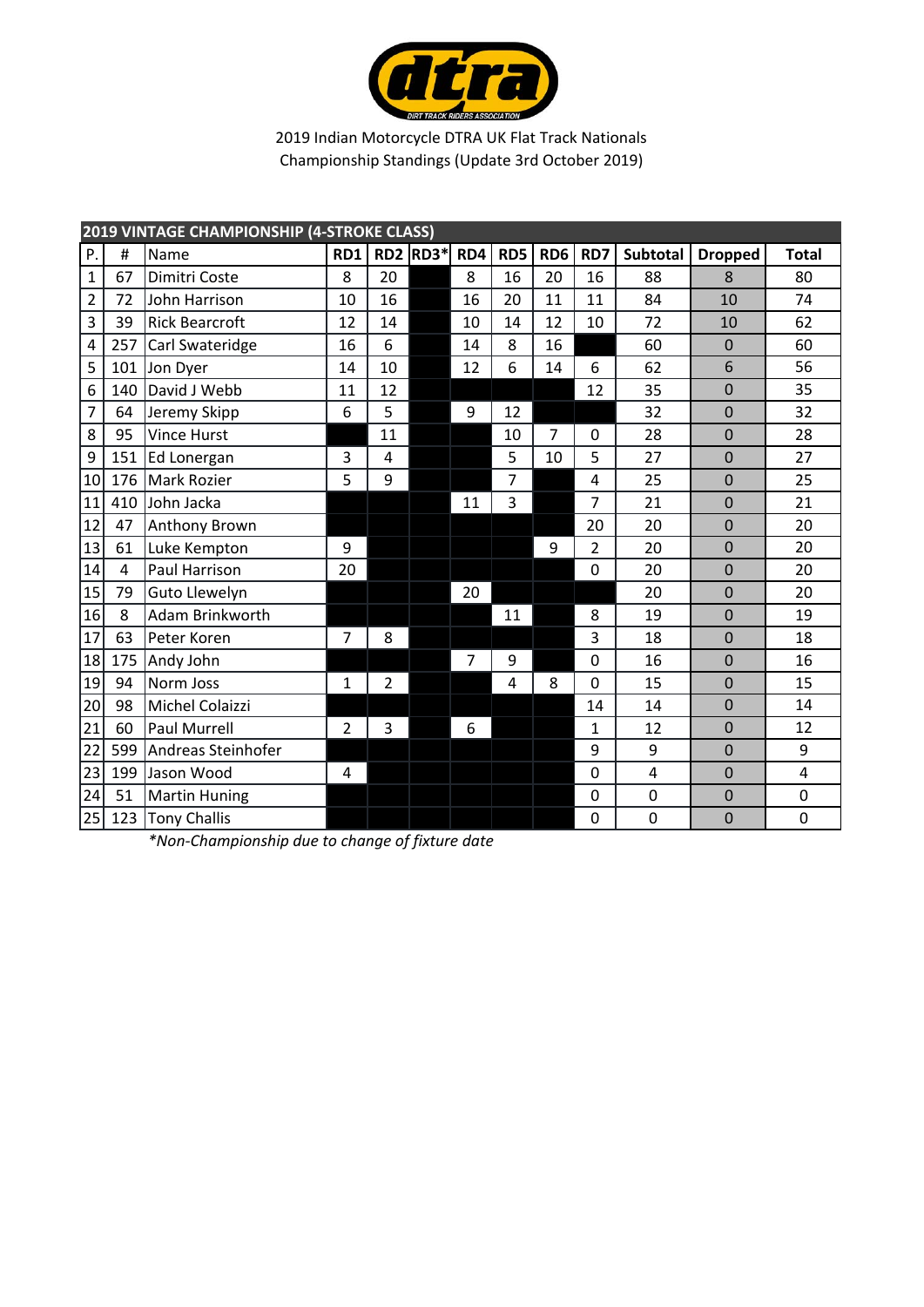

|                | <b>2019 MODIFIED MINIBIKE CHAMPIONSHIP</b> |                        |     |                 |                |     |     |                 |     |                |                |                |  |  |
|----------------|--------------------------------------------|------------------------|-----|-----------------|----------------|-----|-----|-----------------|-----|----------------|----------------|----------------|--|--|
| Ρ.             | #                                          | Name                   | RD1 | RD <sub>2</sub> | RD3            | RD4 | RD5 | RD <sub>6</sub> | RD7 | Subtotal       | <b>Dropped</b> | <b>Total</b>   |  |  |
| $\mathbf{1}$   | 67                                         | Dimitri Coste          | 16  | 14              | 14             | 16  | 14  | 20              | 16  | 110            | 14             | 96             |  |  |
| $\overline{2}$ | 53                                         | <b>Freddy Trott Sr</b> | 12  | 11              | 10             | 20  | 20  |                 | 20  | 93             | $\mathbf 0$    | 93             |  |  |
| 3              | 36                                         | Joe Banks              |     |                 | 20             | 14  | 16  | 14              | 14  | 78             | $\mathbf 0$    | 78             |  |  |
| 4              | 23                                         | <b>Franck Casoli</b>   | 14  | 12              | 12             | 7   |     |                 | 12  | 57             | $\mathbf 0$    | 57             |  |  |
| 5              | 157                                        | Jez Scott              | 9   | 10              | 8              | 11  | 8   | 10              |     | 56             | $\mathbf 0$    | 56             |  |  |
| 6              | 64                                         | Jeremy Skipp           | 10  |                 | 11             | 12  | 10  | 11              |     | 54             | $\overline{0}$ | 54             |  |  |
| 7              | 3                                          | Paul Sheldon           | 8   | 9               | 9              |     |     |                 | 10  | 36             | $\mathbf 0$    | 36             |  |  |
| 8              | 253                                        | Freddy Trott Jr        | 20  | 16              |                |     |     |                 |     | 36             | 0              | 36             |  |  |
| 9              | 76                                         | Skye Adams             |     | 8               | 5              |     |     |                 | 11  | 24             | $\overline{0}$ | 24             |  |  |
| 10             | 33                                         | Sean Kelly             |     |                 |                | 8   |     | 16              |     | 24             | $\mathbf 0$    | 24             |  |  |
| 11             | 68                                         | Caylee Hankins         |     |                 |                | 10  | 12  |                 |     | 22             | $\mathbf 0$    | 22             |  |  |
| 12             | 696                                        | <b>Chris Bailey</b>    |     |                 |                | 9   | 11  |                 |     | 20             | $\mathbf 0$    | 20             |  |  |
| 13             | 12                                         | <b>Grant Martin</b>    |     | 20              |                |     |     |                 |     | 20             | $\mathbf 0$    | 20             |  |  |
| 14             | 7                                          | Neil Macqueen          |     |                 | 16             |     |     |                 |     | 16             | $\mathbf 0$    | 16             |  |  |
| 15             | 143                                        | James Smith            |     |                 |                |     |     | 12              |     | 12             | $\overline{0}$ | 12             |  |  |
| 16             | 36                                         | Luke Fox               | 11  |                 |                |     |     |                 |     | 11             | $\mathbf 0$    | 11             |  |  |
| 17             | 588                                        | Mark Goldthorp         |     |                 |                |     |     |                 | 9   | 9              | $\mathbf 0$    | 9              |  |  |
| 18             | 101                                        | Jon Dyer               |     |                 |                |     |     | 9               |     | 9              | $\mathbf 0$    | 9              |  |  |
| 19             | 288                                        | <b>Alex Bauer</b>      |     |                 |                |     | 9   |                 |     | 9              | $\overline{0}$ | 9              |  |  |
| 20             | 78                                         | James Jordan           |     |                 |                |     |     |                 | 8   | 8              | $\overline{0}$ | 8              |  |  |
| 21             | 71                                         | <b>Scott Faulkner</b>  |     |                 |                |     |     | 8               |     | 8              | $\mathbf 0$    | 8              |  |  |
| 22             | 666                                        | <b>Stephanie Oakes</b> |     |                 |                |     |     |                 | 7   | 7              | $\overline{0}$ | $\overline{7}$ |  |  |
| 23             | 808                                        | Justin Heavens         |     | 7               |                |     |     |                 |     | $\overline{7}$ | $\mathbf 0$    | $\overline{7}$ |  |  |
| 24             | 14                                         | Geoffrey Gaudre        |     |                 | $\overline{7}$ |     |     |                 |     | $\overline{7}$ | $\mathbf 0$    | $\overline{7}$ |  |  |
| 25             | 8                                          | Adam Brinkworth        |     |                 |                |     |     |                 | 6   | 6              | $\mathbf 0$    | 6              |  |  |
| 26             | 36                                         | Lizzie Banks           |     | 6               |                |     |     |                 |     | 6              | $\mathbf 0$    | 6              |  |  |
| 27             | 44                                         | Rob Bush               |     |                 | 6              |     |     |                 |     | 6              | $\mathbf 0$    | 6              |  |  |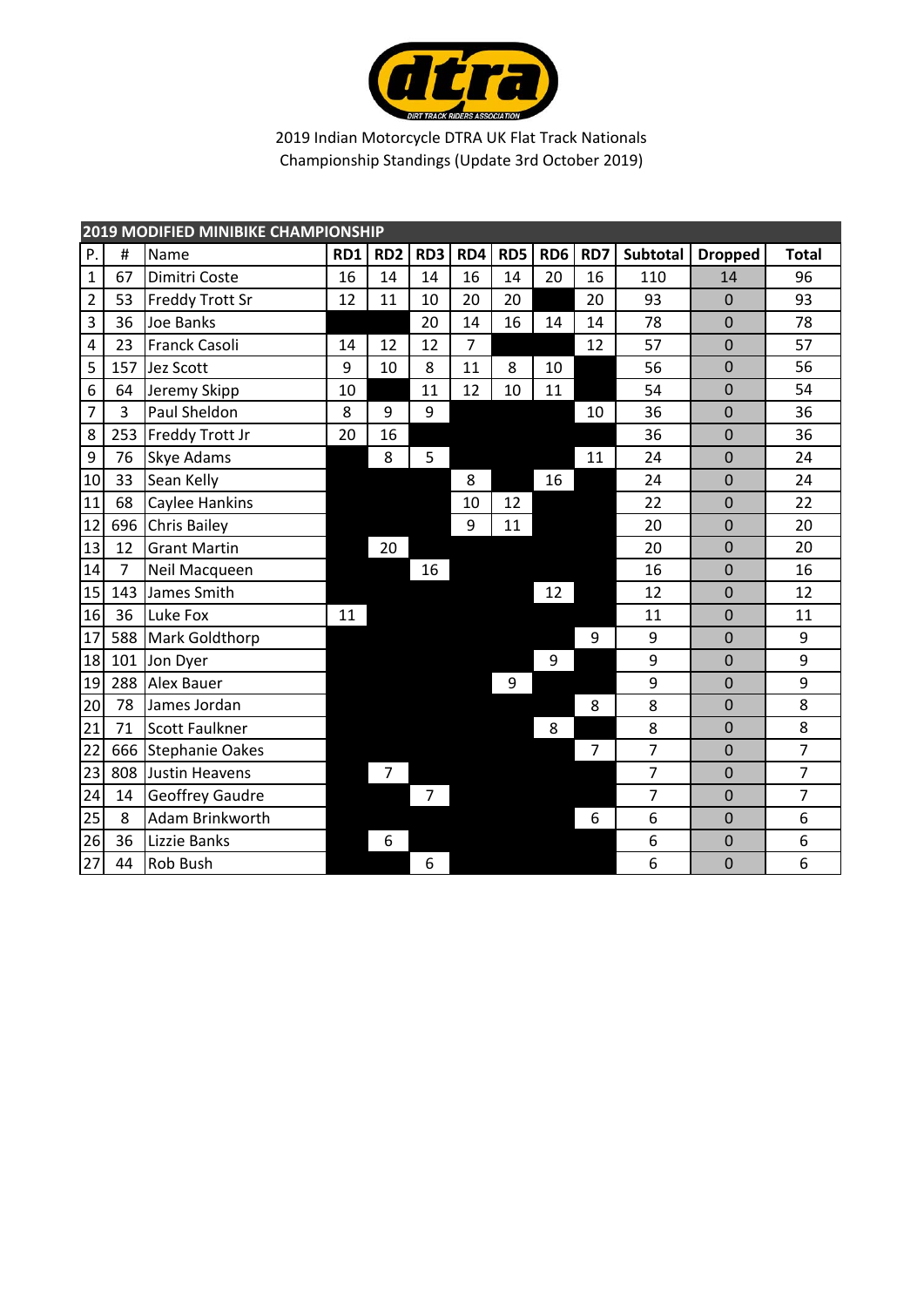

| <b>2019 STOCK MINIBIKE CHAMPIONSHIP</b> |              |                      |                |                 |                |     |     |                 |                |                |                  |                |
|-----------------------------------------|--------------|----------------------|----------------|-----------------|----------------|-----|-----|-----------------|----------------|----------------|------------------|----------------|
| P.                                      | #            | Name                 | RD1            | RD <sub>2</sub> | RD3            | RD4 | RD5 | RD <sub>6</sub> | RD7            | Subtotal       | <b>Dropped</b>   | <b>Total</b>   |
| $\mathbf{1}$                            | 9            | Archie May           |                | 16              | 6              | 20  | 20  | 20              | 16             | 98             | 0                | 98             |
| $\overline{2}$                          | 26           | Gary Wigston         | 9              | 3               | 14             | 14  | 12  | 14              | 10             | 76             | 3                | 73             |
| 3                                       | 105          | Sam Neville          | 10             | 8               | 12             | 11  | 9   | 16              | 12             | 78             | 8                | 70             |
| $\pmb{4}$                               | 197          | Wag Scott            | 8              | 6               | $\overline{7}$ | 12  | 16  | 11              | 11             | 71             | 6                | 65             |
| 5                                       | 157          | Jez Scott            | 14             | $\overline{7}$  | 8              | 10  | 14  | 12              |                | 65             | $\mathbf 0$      | 65             |
| 6                                       | 243          | Max Hunt             | 20             | 14              | 20             |     |     |                 |                | 54             | $\mathbf 0$      | 54             |
| $\overline{7}$                          | 68           | Caylee Hankins       |                | 11              |                | 16  | 6   |                 |                | 33             | $\overline{0}$   | 33             |
| 8                                       | $\mathbf{1}$ | <b>Toby Hales</b>    |                | 20              | 11             |     |     |                 |                | 31             | $\mathbf 0$      | 31             |
| 9                                       | 124          | Darren Legg          | $\overline{7}$ | $\pmb{0}$       | $\overline{2}$ |     | 11  | 10              |                | 30             | $\mathbf 0$      | 30             |
| 10                                      | 130          | Ross Jackson         | 12             |                 |                | 7   | 10  |                 |                | 29             | $\mathbf 0$      | 29             |
| 11                                      | 777          | Jonas Hendrix        | 4              |                 |                | 8   | 8   |                 | 3              | 23             | $\mathbf 0$      | 23             |
| 12                                      | 122          | <b>Ruth Mooney</b>   | $\mathbf{1}$   | $\pmb{0}$       |                | 6   | 7   |                 | 7              | 21             | $\mathbf 0$      | 21             |
| 13                                      | 75           | Paul Young           | 16             | 5               |                |     |     |                 |                | 21             | $\mathbf 0$      | 21             |
| 14                                      | 54           | Peter Boast          |                |                 |                |     |     |                 | 20             | 20             | $\mathbf 0$      | 20             |
| 15                                      | 888          | <b>Rob Murphy</b>    | 11             | 9               |                |     |     |                 |                | 20             | $\mathbf 0$      | 20             |
| 16                                      | 474          | <b>Jack Noble</b>    |                |                 | 16             |     |     |                 |                | 16             | $\mathbf 0$      | 16             |
| 17                                      | 19           | Jordan Miller        |                |                 |                |     |     |                 | 14             | 14             | $\mathbf 0$      | 14             |
| 18                                      | 166          | Giovanni Bellossi    | 5              |                 |                | 9   |     |                 |                | 14             | $\mathbf 0$      | 14             |
| 19                                      | 11           | <b>Freddie Hales</b> |                | 12              |                |     |     |                 |                | 12             | $\mathbf 0$      | 12             |
| 20                                      | 35           | Joe Banks            |                | 10              | 0              |     |     |                 |                | 10             | $\mathbf 0$      | 10             |
| 21                                      | 439          | <b>Terence Cope</b>  |                |                 | 10             |     |     |                 |                | 10             | $\mathbf 0$      | 10             |
| 22                                      | 86           | Nicolas Prado        |                |                 |                |     |     |                 | 9              | 9              | $\mathbf 0$      | 9              |
| 23                                      | 47           | Anthony Brown        |                |                 | 9              |     |     |                 |                | 9              | $\mathbf 0$      | 9              |
| 24                                      | 11           | <b>Moritz Bree</b>   |                |                 |                |     |     | 9               |                | 9              | $\mathbf 0$      | 9              |
| 25                                      | 92           | Benjamin Anglesio    |                |                 |                |     |     |                 | 8              | 8              | $\mathbf 0$      | 8              |
| 26                                      | 588          | Mark Goldthorp       | 3              | $\mathbf{1}$    |                |     |     |                 | 4              | 8              | $\mathbf 0$      | $\overline{8}$ |
| 27                                      | 210          | Tony Hutchison       |                | 4               | $\pmb{4}$      |     |     |                 |                | 8              | $\mathbf 0$      | 8              |
| 28                                      | 61           | Luke Kempton         |                |                 |                |     |     | 8               |                | 8              | $\pmb{0}$        | 8              |
| 29                                      |              | 800 Lesley Laver     |                | $\overline{2}$  | 5              |     |     |                 |                | $\overline{7}$ | $\mathbf 0$      | $\overline{7}$ |
| 30                                      | 123          | <b>Tony Challis</b>  |                |                 |                |     |     |                 | 6              | 6              | $\boldsymbol{0}$ | 6              |
| 31                                      |              | 114 Simeon Anderson  | 6              |                 |                |     |     |                 |                | 6              | 0                | 6              |
| 32                                      | 29           | Mark Tegerdine       |                |                 |                |     |     |                 | 5              | 5              | $\pmb{0}$        | 5              |
| 33                                      | 202          | <b>Tony Cummings</b> | $\overline{2}$ |                 | 1              |     |     |                 |                | 3              | $\pmb{0}$        | 3              |
| 34                                      | 81           | Jose Silva           |                |                 | 3              |     |     |                 |                | 3              | $\mathbf 0$      | 3              |
| 35                                      | 300          | Hollie Stevenson     |                |                 |                |     |     |                 | $\overline{2}$ | $\overline{2}$ | $\mathbf 0$      | $\overline{2}$ |
| 36                                      | 84           | <b>Bryan Lambert</b> |                |                 |                |     |     |                 | $\mathbf{1}$   | $\mathbf 1$    | $\mathbf 0$      | $\mathbf{1}$   |
| 37                                      | 115          | Jenna Roberts        |                | $\mathbf 0$     |                |     |     |                 |                | 0              | $\pmb{0}$        | 0              |
| 38                                      | 199          | Jason Wood           | 0              |                 |                |     |     |                 |                | 0              | $\mathbf 0$      | $\pmb{0}$      |
| 39                                      | 200          | Jemma Warman         | 0              |                 |                |     |     |                 |                | $\pmb{0}$      | $\pmb{0}$        | 0              |
| 40                                      | $\mathbf 0$  | Rachel Holland-Gomes | 0              |                 |                |     |     |                 |                | $\pmb{0}$      | $\pmb{0}$        | $\mathbf 0$    |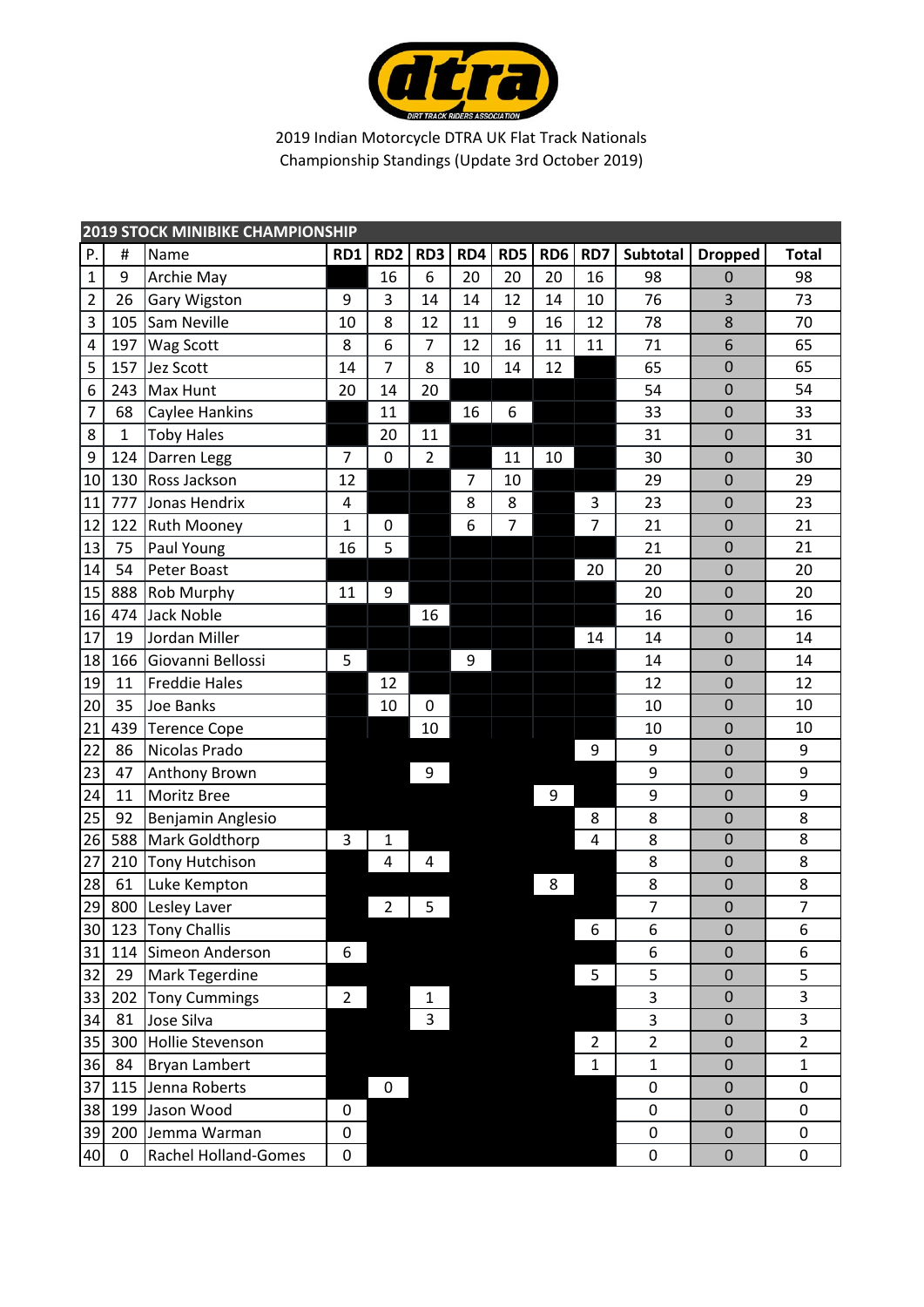

|                | <b>2019 UK NATIONALS - YOUTH (SENIOR)</b> |                     |                 |                 |     |     |            |                 |     |          |                |              |  |  |  |
|----------------|-------------------------------------------|---------------------|-----------------|-----------------|-----|-----|------------|-----------------|-----|----------|----------------|--------------|--|--|--|
| Ρ.             | #                                         | Name                | RD <sub>1</sub> | RD <sub>2</sub> | RD3 | RD4 | <b>RD5</b> | RD <sub>6</sub> | RD7 | Subtotal | <b>Dropped</b> | <b>Total</b> |  |  |  |
|                | 93                                        | Jack Bell           | 20              | 20              | 20  | 20  | 20         | 20              | 20  | 140      | 20             | 120          |  |  |  |
| $\overline{2}$ | 118                                       | <b>Fergus Bluff</b> | 10              | 12              | 16  | 16  | 16         | 16              | 16  | 102      | 10             | 92           |  |  |  |
| 3              | 159                                       | Luke Gardner        | 14              | 14              | 14  | 14  | 14         | 14              | 12  | 96       | 12             | 84           |  |  |  |
| 4              | 9                                         | <b>Archie May</b>   | 16              | 16              | 12  | 12  | 12         | 12              | 14  | 94       | 12             | 82           |  |  |  |
| 5              | 91                                        | Leon Collier        |                 |                 |     | 11  | 11         | 11              |     | 33       | $\Omega$       | 33           |  |  |  |
| 6              | 331                                       | Jake Dyer           | 9               | 11              | 10  |     |            |                 |     | 30       | $\Omega$       | 30           |  |  |  |
| 7              | 112                                       | Liam Hunt           | 12              |                 | 11  |     |            |                 |     | 23       | $\Omega$       | 23           |  |  |  |
| 8              | 14                                        | Max Inman           | 11              |                 |     |     |            |                 |     | 11       | $\Omega$       | 11           |  |  |  |
| 9              | 11                                        | Moritz Bree         |                 |                 |     |     |            | 10              |     | 10       | $\mathbf 0$    | 10           |  |  |  |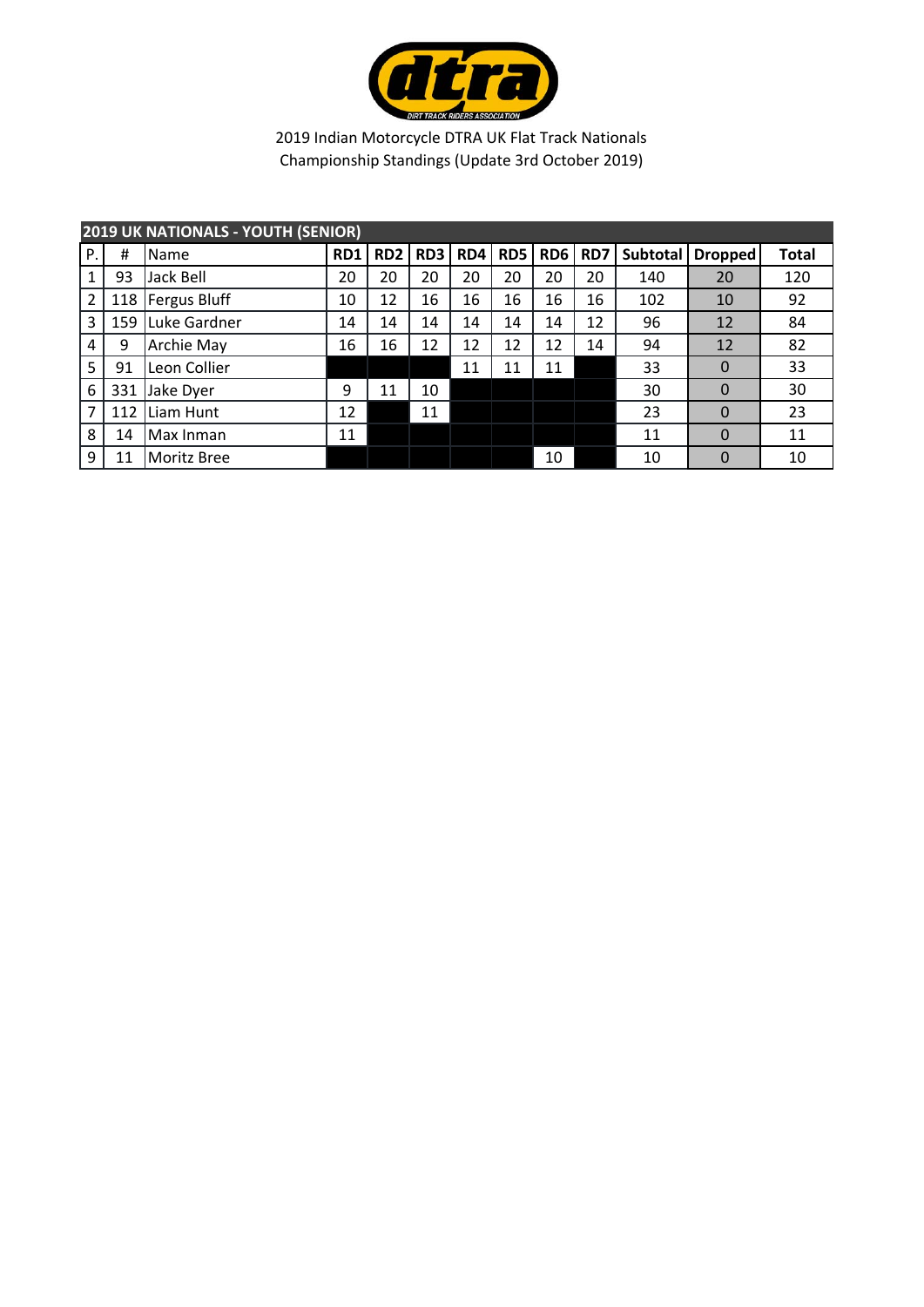

|                | <b>2019 UK NATIONALS - YOUTH (INTERMEDIATE)</b> |                      |     |                 |                 |     |                 |                 |     |          |                |              |  |  |  |
|----------------|-------------------------------------------------|----------------------|-----|-----------------|-----------------|-----|-----------------|-----------------|-----|----------|----------------|--------------|--|--|--|
| P.             | Ħ                                               | Name                 | RD1 | RD <sub>2</sub> | RD <sub>3</sub> | RD4 | RD <sub>5</sub> | RD <sub>6</sub> | RD7 | Subtotal | <b>Dropped</b> | <b>Total</b> |  |  |  |
| 1              | 128                                             | <b>Ted Wilkinson</b> | 12  | 20              | 20              | 20  | 20              | 20              | 20  | 132      | 12             | 120          |  |  |  |
| $\overline{2}$ | 46                                              | Charlie Kelly        | 16  | 16              | 14              | 16  | 16              |                 | 14  | 92       | $\Omega$       | 92           |  |  |  |
| 3              | 6                                               | <b>Thomas Hunt</b>   | 20  |                 | 16              |     |                 | 16              | 16  | 68       | $\Omega$       | 68           |  |  |  |
| 4              | 78                                              | <b>Wilbur Skipp</b>  | 11  | 10              | 10              | 11  | 12              | 14              | 10  | 78       | 10             | 68           |  |  |  |
| 5              | 2                                               | Luke Elliot          | 9   | 14              | 9               | 12  | 9               | 12              | 9   | 74       | 9              | 65           |  |  |  |
| 6              | 73                                              | Erin Dyer            | 10  | 11              | 11              | 10  | 11              |                 | 8   | 61       | $\Omega$       | 61           |  |  |  |
| 7              | 36                                              | Lizzie Banks         |     |                 | 7               | 9   | 10              | 11              | 7   | 44       | $\Omega$       | 44           |  |  |  |
| 8              | 31                                              | Senna-Ace Summers    |     |                 |                 | 14  | 14              |                 | 11  | 39       | $\Omega$       | 39           |  |  |  |
| 9              | 199                                             | Dan Mason            | 14  |                 | 12              |     |                 |                 | 12  | 38       | $\overline{0}$ | 38           |  |  |  |
| 10             | 93                                              | Boyd Boardman        |     | 12              | 8               |     |                 |                 |     | 20       | $\Omega$       | 20           |  |  |  |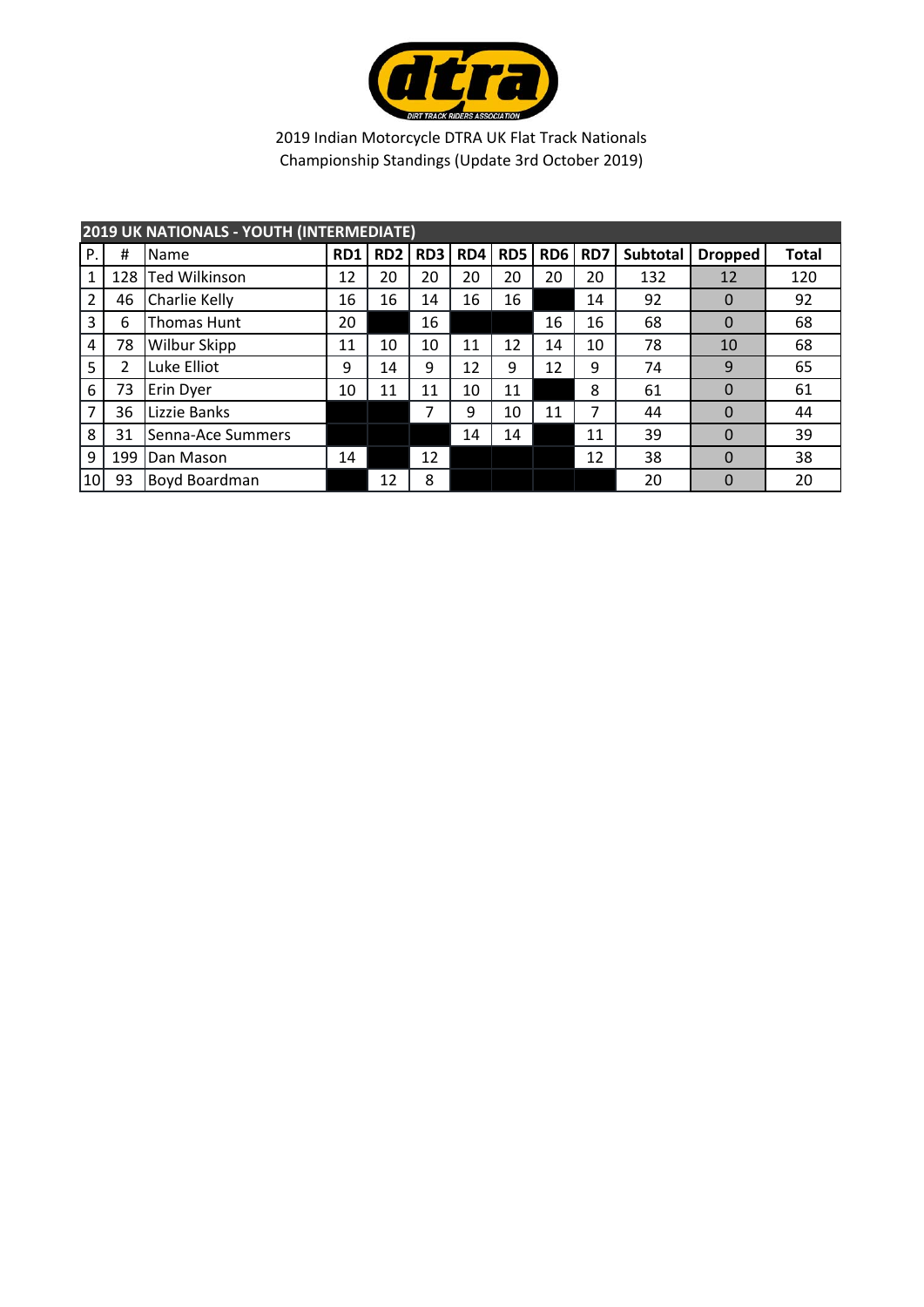

| <b>2019 UK NATIONALS - YOUTH (JUNIOR)</b> |     |                      |     |                 |     |     |     |                 |     |                 |                |              |
|-------------------------------------------|-----|----------------------|-----|-----------------|-----|-----|-----|-----------------|-----|-----------------|----------------|--------------|
| Ρ.                                        | #   | Name                 | RD1 | RD <sub>2</sub> | RD3 | RD4 | RD5 | RD <sub>6</sub> | RD7 | <b>Subtotal</b> | <b>Dropped</b> | <b>Total</b> |
| 1                                         | 100 | <b>Wyatt Hopkins</b> | 20  | 20              | 20  | 20  | 20  | 20              | 20  | 140             | 20             | 120          |
| 2                                         | 65  | Oscar Osborne-Wilkes | 16  | 16              | 16  | 14  | 14  | 16              | 16  | 108             | 14             | 94           |
| 3                                         | 145 | Paddy Moore          | 12  | 12              | 11  | 16  | 16  | 14              | 14  | 95              | 11             | 84           |
| 4                                         | 609 | <b>Alfie Croft</b>   | 14  | 14              | 12  | 12  | 11  | 11              | 10  | 84              | 10             | 74           |
| 5                                         | 36  | Maddie Banks         | 11  | 11              | 14  | 11  | 12  | 12              | 11  | 82              | 11             | 71           |
| 6                                         | 161 | Toby Johnson         | 10  |                 | 9   | 10  | 10  | 10              | 12  | 61              | $\mathbf 0$    | 61           |
| 7                                         | 79  | Marcie Skipp         | 8   | 6               | 6   | 9   | 7   | 8               | 7   | 51              | 6              | 45           |
| 8                                         | 72  | Jayden Lewis         |     | 7               | 5   | 8   | 6   | 7               | 8   | 41              | $\Omega$       | 41           |
| 9                                         | 288 | <b>Beau Vernon</b>   |     | 10              | 8   |     | 9   |                 | 9   | 36              | $\Omega$       | 36           |
| 10                                        | 136 | <b>Harry Banks</b>   |     | 9               | 10  |     |     | 9               | 6   | 34              | $\Omega$       | 34           |
| 11                                        | 89  | <b>Ruby Hunt</b>     | 9   |                 | 7   |     |     |                 | 4   | 20              | $\Omega$       | 20           |
| 12                                        | 188 | Poppy Vernon         |     | 8               |     |     |     |                 | 5   | 13              | $\Omega$       | 13           |
| 13                                        | 6   | Dora Gomes           |     |                 |     |     | 8   |                 |     | 8               | $\Omega$       | 8            |